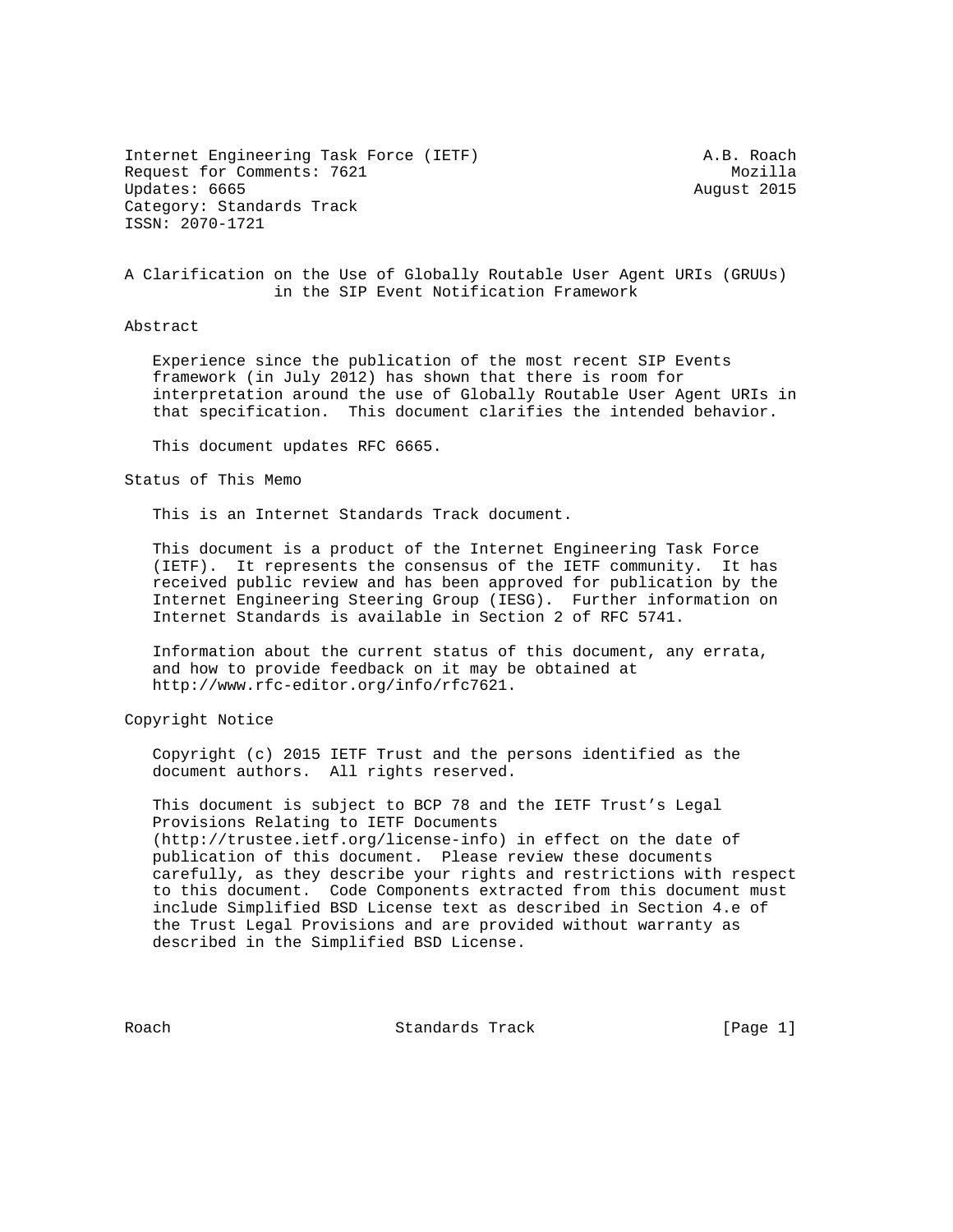Table of Contents

|  |  |  |  |  |  |  |  | 2. Clarification of GRUU Handling 2<br>3. Security Considerations 3 |
|--|--|--|--|--|--|--|--|---------------------------------------------------------------------|

## 1. Introduction

 This document is intended to clarify a point of implementor confusion arising from lack of clarity in [RFC6665].

## 2. Clarification of GRUU Handling

 The key words "MUST", "MUST NOT", "REQUIRED", "SHALL", "SHALL NOT", "SHOULD", "SHOULD NOT", "RECOMMENDED", "MAY", and "OPTIONAL" in this document are to be interpreted as described in [RFC2119].

 Section 4.5.1 of [RFC6665] contains the following normative requirement on implementations:

 Notifiers MUST implement the Globally Routable User Agent URI (GRUU) extension defined in [RFC5627], and MUST use a GRUU as their local target. This allows subscribers to explicitly target desired devices.

 The second sentence of this paragraph attempted to set context for the normative statement: the reason GRUUs are required in this context is to allow you to send SUBSCRIBE or REFER requests to a specific user agent, with the target of the subscription request being something like an INVITE dialog on that device. Consequently, the requirement to include a GRUU as a local target was intended to apply not just to the local target for SUBSCRIBE-created dialogs, but to \*all\* dialogs, even those created by INVITE. This requirement has been interpreted in a variety of ways by implementors, so a clarification is in order.

 Discussion subsequent to the publication of [RFC6665] has highlighted obscure cases in which implementations might be notifiers in some contexts, but may not wish to act as notifiers in others. Under these narrow circumstances, the restriction described above is not necessary for dialogs about which the notifier will never accept subscriptions (although the use of GRUUs in such a context causes no harm, either).

Roach **Standards Track** [Page 2]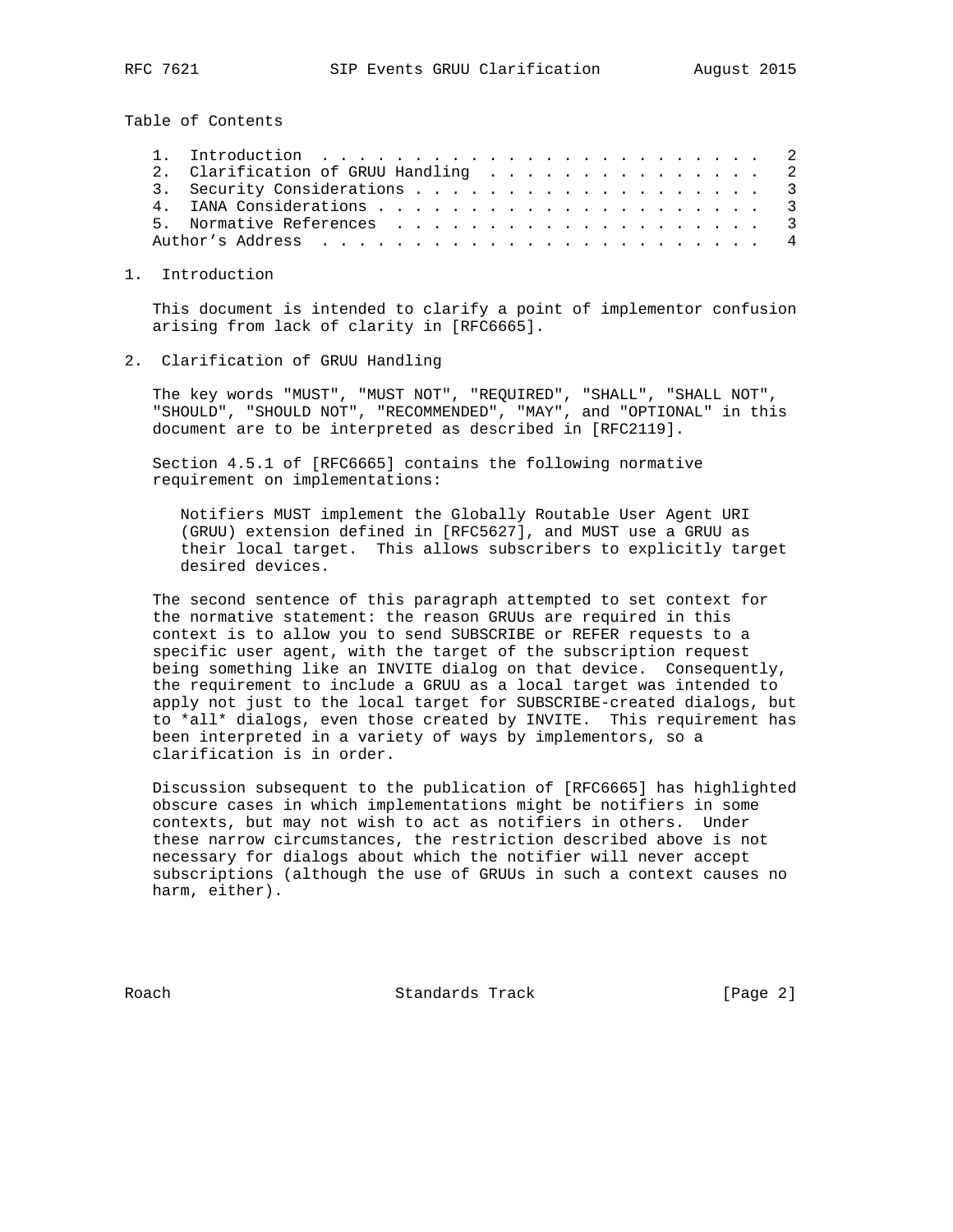This document updates [RFC6665] to clarify the actual requirements. The replacement text is as follows:

 Notifiers MUST implement the Globally Routable User Agent URI (GRUU) extension defined in [RFC5627]. Notifiers MUST use a GRUU as their local target for all dialog-forming methods and all target-refresh methods, except for those dialogs for which they will reject all subscription requests (implicit or explicit). For clarity: an implementation that uses a non-GRUU local contact under the exception described above MUST reject a request that might create a subscription to the associated dialog, regardless of whether such subscription would be created by a SUBSCRIBE or a REFER message. The rejection code under such conditions SHOULD be 403 (Forbidden) unless some other code is more appropriate to the circumstances. The foregoing requirements to implement and use GRUUs specifically include dialogs created by the INVITE method.

3. Security Considerations

 This mechanism does not introduce any security issues beyond those discussed in [RFC6665].

4. IANA Considerations

This document requests no actions of IANA.

5. Normative References

|  | [RFC2119] Bradner, S., "Key words for use in RFCs to Indicate |
|--|---------------------------------------------------------------|
|  | Requirement Levels", BCP 14, RFC 2119,                        |
|  | DOI 10.17487/RFC2119, March 1997,                             |
|  | <http: info="" rfc2119="" www.rfc-editor.org="">.</http:>     |
|  |                                                               |

- [RFC5627] Rosenberg, J., "Obtaining and Using Globally Routable User Agent URIs (GRUUs) in the Session Initiation Protocol (SIP)", RFC 5627, DOI 10.17487/RFC5627, October 2009, <http://www.rfc-editor.org/info/rfc5627>.
- [RFC6665] Roach, A.B., "SIP-Specific Event Notification", RFC 6665, DOI 10.17487/RFC6665, July 2012, <http://www.rfc-editor.org/info/rfc6665>.

Roach Standards Track [Page 3]